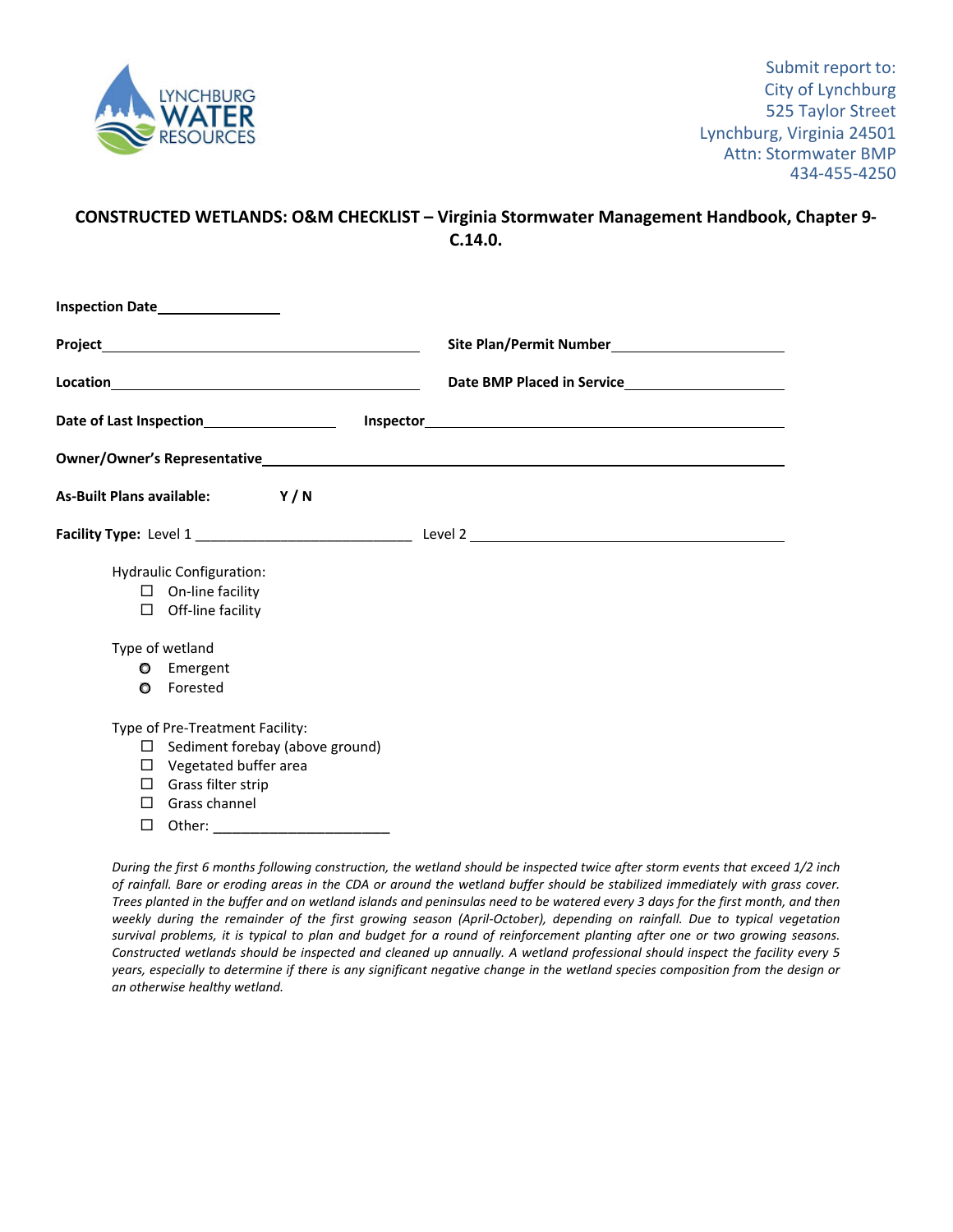| <b>Element of BMP</b>                | <b>Potential Problem</b>                                                      | Y/N | <b>How to Fix Problem</b>                                                                                                        | <b>Who Will</b><br><b>Address</b><br><b>Problem</b> | <b>Comments</b> |
|--------------------------------------|-------------------------------------------------------------------------------|-----|----------------------------------------------------------------------------------------------------------------------------------|-----------------------------------------------------|-----------------|
|                                      | Adequate vegetation                                                           |     | Supplement as needed                                                                                                             | Owner                                               |                 |
|                                      | There is excessive trash<br>and debris                                        |     | Remove immediately.                                                                                                              | Owner or                                            |                 |
| Contributing<br><b>Drainage Area</b> | There is evidence of<br>erosion and/or bare or<br>exposed soil                |     | Stabilize immediately.                                                                                                           | professional<br>Owner or<br>professional            |                 |
|                                      | There are excessive<br>landscape waste and<br>yard clippings                  |     | Remove immediately and<br>recycle or compost                                                                                     | Owner or<br>professional                            |                 |
|                                      | There is adequate<br>access to the pre-<br>treatment facility                 |     | Establish adequate access                                                                                                        | Professional                                        |                 |
| <b>Pre-Treatment</b>                 | There is excessive trash<br>and debris                                        |     | Remove immediately.                                                                                                              | Owner or<br>professional                            |                 |
|                                      | There is evidence of<br>erosion and/or exposed<br>soil.                       |     | Immediately identify and<br>correct the cause of the<br>erosion and stabilize the<br>eroded or bare area.                        | Owner or<br>professional                            |                 |
|                                      | Sediment deposits are<br>50% or more of forebay<br>capacity.                  |     | Dredge the sediment to<br>restore the design capacity;<br>sediment should be dredged<br>from forebays at least every 5<br>years. | Professional                                        |                 |
|                                      | The sediment marker is<br>not vertical.                                       |     | Adjust the sediment depth<br>marker to a vertical<br>alignment                                                                   | Professional                                        |                 |
|                                      | There is dead<br>vegetation                                                   |     | Revegetate, as needed                                                                                                            | Owner or<br>professional                            |                 |
|                                      | The inlet provides a<br>stable conveyance.                                    |     | Stabilize immediately, as<br>needed; clear blockages.                                                                            | Owner or<br>professional                            |                 |
| Inlets                               | There is excessive trash,<br>debris, or sediment.                             |     | Remove immediately                                                                                                               | Owner or<br>professional                            |                 |
|                                      | There is evidence of<br>erosion/undercutting at<br>or around the inlet        |     | Repair erosion damage and<br>reseed                                                                                              | Owner or<br>professional                            |                 |
|                                      | There is cracking,<br>bulging, erosion or<br>sloughing of the forebay<br>dam. |     | Repair and restabilize<br>immediately.                                                                                           | Professional                                        |                 |
|                                      | There is woody growth<br>on the forebay dam.                                  |     | Remove within 2 weeks of<br>discovery.                                                                                           | Professional                                        |                 |
|                                      | There is evidence of<br>nuisance animals.                                     |     | Animal burrows must be<br>backfilled and compacted.<br>Burrowing animals should be<br>humanely removed from area                 | Professional                                        |                 |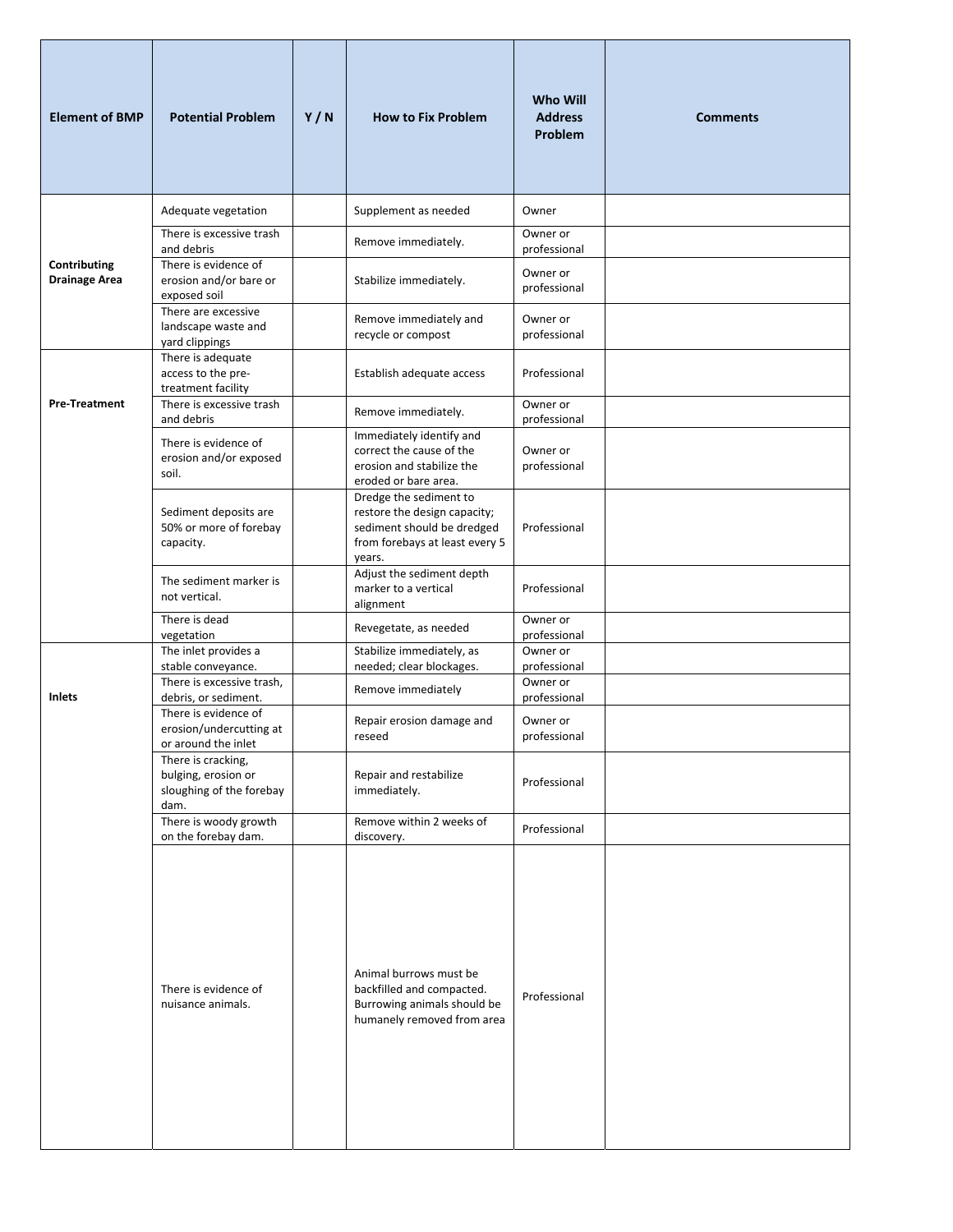| <b>Element of BMP</b>                       | <b>Potential Problem</b>                                                                                                    | Y/N | <b>How to Fix Problem</b>                                                                                                                                                                                                                                                                                                                                                                                                                                                                                                                                                                    | <b>Who Will</b><br><b>Address</b><br>Problem | <b>Comments</b> |
|---------------------------------------------|-----------------------------------------------------------------------------------------------------------------------------|-----|----------------------------------------------------------------------------------------------------------------------------------------------------------------------------------------------------------------------------------------------------------------------------------------------------------------------------------------------------------------------------------------------------------------------------------------------------------------------------------------------------------------------------------------------------------------------------------------------|----------------------------------------------|-----------------|
| Vegetation                                  | Plant composition is<br>consistent with the<br>approved plans                                                               |     | Determine if existing plant<br>materials are at least<br>consistent with the general<br>Constructed Wetland design<br>criteria, and replace<br>inconsistent species.                                                                                                                                                                                                                                                                                                                                                                                                                         | Professional                                 |                 |
| (trees, shrubs,<br>aquatic plants)          | Invasive species are<br>present.                                                                                            |     | Remove invasive species<br>immediately and replace<br>vegetation as needed. As a<br>general rule, control of<br>undesirable invasive species<br>(e.g., cattail and Phragmites)<br>should commence when their<br>coverage exceeds more than<br>15% of a wetland cell area.<br>Although the application of<br>herbicides is not<br>recommended, some types,<br>such as Glyphosate, have<br>been used to control cattails<br>with some success. Extended<br>periods of dewatering may<br>also work, since early manual<br>removal provides only short-<br>term relief from invasive<br>species. | Professional                                 |                 |
|                                             | Vegetation is dead or<br>reinforcement planting<br>is needed.                                                               |     | Remove and replace dead or<br>dying vegetation.                                                                                                                                                                                                                                                                                                                                                                                                                                                                                                                                              | Professional                                 |                 |
|                                             | Trees planted in the<br>buffer and on wetland<br>islands and peninsulas<br>need watering during<br>the first growing season |     | Consider watering every 3<br>days for first month, and then<br>weekly during first year (April<br>- October), depending on<br>rainfall.                                                                                                                                                                                                                                                                                                                                                                                                                                                      | Owner or<br>professional                     |                 |
|                                             | Practice has become<br>overgrown and is not<br>developing into a<br>mature wetland.                                         |     | Harvest vegetation<br>periodically if the wetland<br>becomes overgrown or to<br>guide maturing of forested<br>wetlands (typically 5 and 10<br>years after constr.).                                                                                                                                                                                                                                                                                                                                                                                                                          | Owner or<br>professional                     |                 |
| <b>Wetland Cells and</b><br><b>Pools</b>    | Sediment accumulation<br>is 50% or more of<br>capacity.<br>There is evidence of                                             |     | Dredge the sediment to<br>restore the design capacity                                                                                                                                                                                                                                                                                                                                                                                                                                                                                                                                        | Professional                                 |                 |
|                                             | floating debris, sparse<br>vegetative cover,<br>erosion or slumping of<br>side slopes.                                      |     | Remove debris. Repair and<br>stabilize.                                                                                                                                                                                                                                                                                                                                                                                                                                                                                                                                                      | Owner or<br>professional                     |                 |
|                                             | Open water is becoming<br>overgrown.                                                                                        |     | Harvest the unwanted<br>vegetation.                                                                                                                                                                                                                                                                                                                                                                                                                                                                                                                                                          | Professional                                 |                 |
|                                             | There is evidence of<br>nuisance animals.                                                                                   |     | Animal burrows must be<br>backfilled and compacted.<br>Burrowing animals should be<br>humanely removed from the<br>area.                                                                                                                                                                                                                                                                                                                                                                                                                                                                     |                                              |                 |
|                                             | There is adequate<br>access to riser for<br>maintenance.                                                                    |     | Establish adequate access                                                                                                                                                                                                                                                                                                                                                                                                                                                                                                                                                                    | Professional                                 |                 |
| <b>Riser/Principle</b><br>Spillway and Low- | Pieces of the riser are<br>deteriorating,                                                                                   |     | Repair immediately.                                                                                                                                                                                                                                                                                                                                                                                                                                                                                                                                                                          | Professional                                 |                 |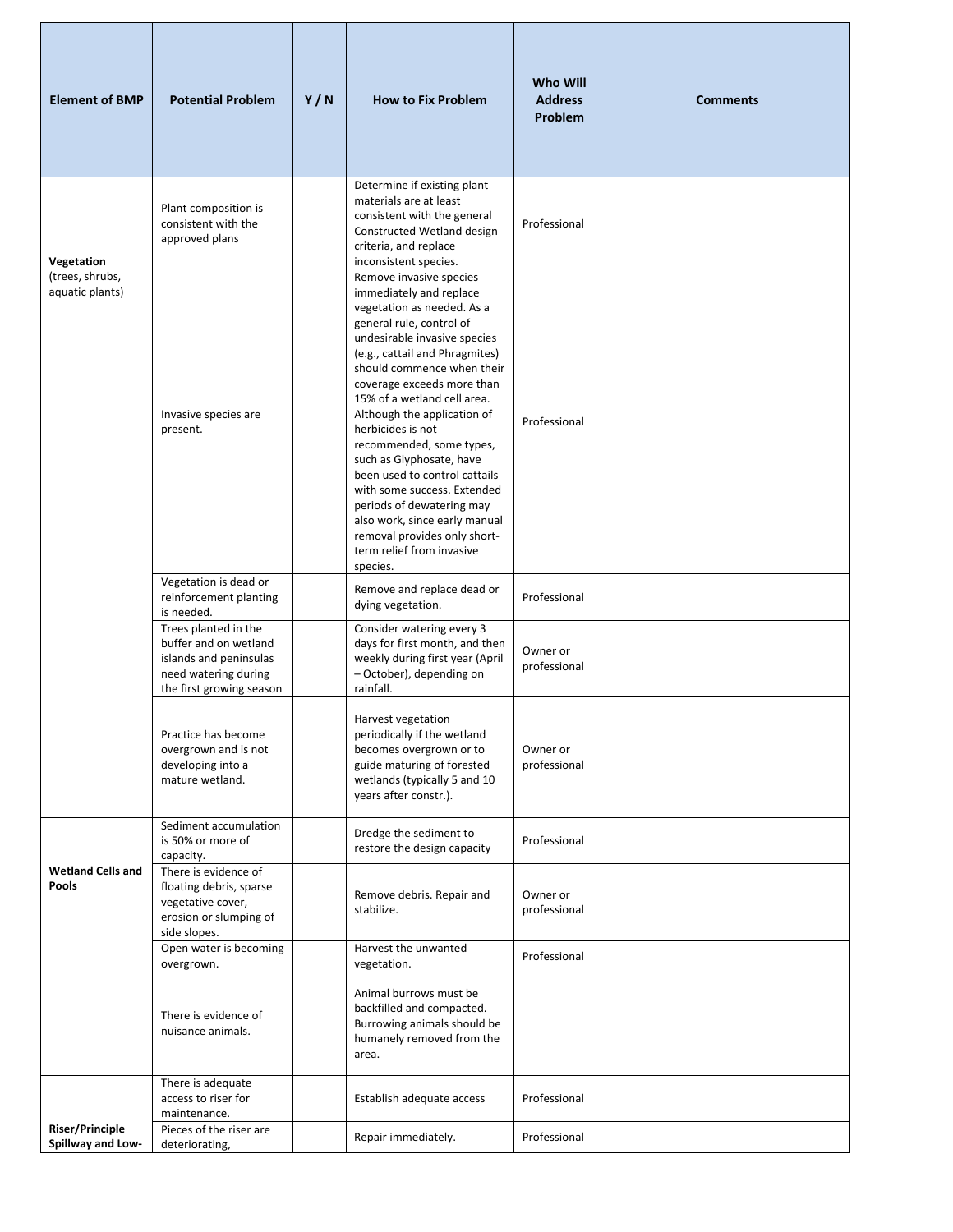| <b>Element of BMP</b>                                  | <b>Potential Problem</b>                                                                                                                                | Y/N | <b>How to Fix Problem</b>                                                                                                                                  | <b>Who Will</b><br><b>Address</b><br><b>Problem</b> | <b>Comments</b> |
|--------------------------------------------------------|---------------------------------------------------------------------------------------------------------------------------------------------------------|-----|------------------------------------------------------------------------------------------------------------------------------------------------------------|-----------------------------------------------------|-----------------|
| <b>Flow Orifice(s)</b>                                 | misaligned, broken or<br>missing.                                                                                                                       |     |                                                                                                                                                            |                                                     |                 |
|                                                        | Adjustable control<br>valves are accessible<br>and operational.                                                                                         |     | Repair, as needed.                                                                                                                                         | Professional                                        |                 |
|                                                        | Reverse-slope pipes and<br>flashboard risers are in<br>good condition.                                                                                  |     | Repair, as needed.                                                                                                                                         | Professional                                        |                 |
|                                                        | There is excessive trash,<br>debris, or other<br>obstructions in the<br>trash rack.                                                                     |     | Remove immediately.                                                                                                                                        | Owner or<br>professional                            |                 |
|                                                        | Seepage into conduit                                                                                                                                    |     | Seal the conduit                                                                                                                                           | Professional                                        |                 |
| Berm/Dam/<br><b>Embankment and</b><br><b>Abutments</b> | There is sparse veg.<br>cover, settlement,<br>cracking, bulging,<br>misalignment, erosion<br>rills deeper than 2<br>inches, or sloughing of<br>the dam. |     | Repair and restabilize<br>immediately.                                                                                                                     | Professional                                        |                 |
|                                                        | There are soft spots,<br>boggy areas, seepage or<br>sinkholes present.                                                                                  |     | Reinforce, fill and stabilize<br>immediately.                                                                                                              | Professional                                        |                 |
|                                                        | There is evidence of<br>nuisance animals.                                                                                                               |     | Animal burrows must be<br>backfilled and compacted.<br>Burrowing animals should be<br>humanely removed from<br>area.                                       | Professional                                        |                 |
|                                                        | There is woody<br>vegetation on the<br>embankment.                                                                                                      |     | Removal of woody species<br>near or on the embankment<br>and maintenance access<br>areas should be done when<br>discovered, but at least every<br>2 years. |                                                     |                 |
| Emergency<br>Spillway                                  | There is woody growth<br>on the spillway.                                                                                                               |     | Removal of woody species<br>near or on the emergency<br>spillway should be done<br>when discovered, but at least<br>every 2 years.                         | Owner or<br>professional                            |                 |
|                                                        | There is excessive trash,<br>debris, or other<br>obstructions.                                                                                          |     | Remove immediately.                                                                                                                                        | Owner or<br>professional                            |                 |
|                                                        | There is evidence of<br>erosion/back-cutting                                                                                                            |     | Repair erosion damage and<br>reseed                                                                                                                        | Owner or<br>professional                            |                 |
|                                                        | There are soft spots,<br>seepage or sinkholes.                                                                                                          |     | Reinforce, fill and stabilize<br>immediately.                                                                                                              | Owner or<br>professional                            |                 |
|                                                        | The outlet provides<br>stable conveyance from<br>the wetland.                                                                                           |     | Stabilize as needed.                                                                                                                                       | Professional                                        |                 |
| Outlet                                                 | There are excessive<br>sediment deposits.                                                                                                               |     | Remove sediment.                                                                                                                                           | Professional                                        |                 |
|                                                        | Released water is<br>causing undercutting,<br>erosion or displaced rip-<br>rap at or around the<br>outlet                                               |     | Repair, reinforce or replace<br>rip rap as needed, and<br>restabilize.                                                                                     | Professional                                        |                 |